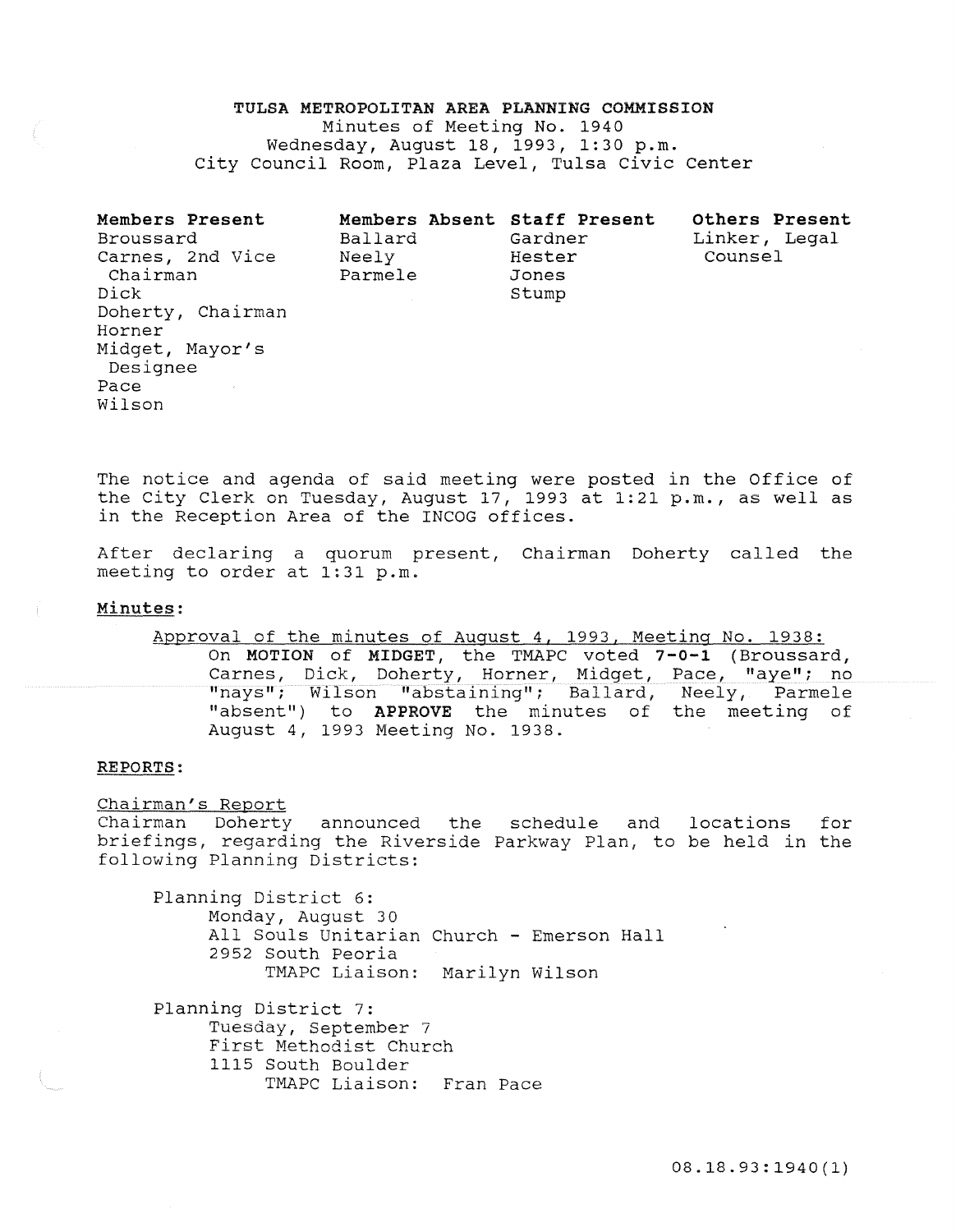Planning District 18: Tuesday, August 31 Southern Hills Baptist Church - Chapel 5590 South Lewis TMAPC Liaison: Jack Neely

Planning District 26: Thursday, September 2 st. Bernard's Catholic Church Parish Hall 4001 East 101st Street TMAPC Liaison: Bob Parmele

Ms. Wilson disclosed that the TMAPC liaisons will be chairing the meetings. She outlined a plan suggesting how the meetings be conducted. Ms. Wilson requested that ample copies of the Comprehensive Plan and proposed amendments to the Comprehensive Plan be available for distribution at the meetings.

Chairman Doherty reported on a meeting August 17 with the Urban Development Committee where proposed changes to the District 1<br>Comprehensive Plan were presented. He related that John Moody, Comprehensive Plan were presented. attorney, attended to voice his client's concerns over proposed changes and a lengthy discussion ensued. Chairman Doherty disclosed that the City council is taking the matter under advisement.

#### PRELIMINARY PLAT

Minshall Park IV - Resub (1083) **(PD-18)** {CD-8) S. Canton Ave. & S. Fulton Ave. at E. 78th Pl.

(RS-3 / PUD-190-D) This plat is being filed in order to reduce the number of lots on this tract from 50 to 33. The number exceeds the maximum number to create by lot split and this is the most efficient and quickest way to accomplish the task. No other changes are being made and all the restrictions, easements, and PUD conditions remain the same as on the previous underlying plat. Routine release letters will be required for final approval, as well as conditions listed below.

The plat was presented by Jones with Greg Nickle, Bryan McCracken and Jack Arnold in attendance at the TAC meeting.

The point was made by the utility companies that the cost of existing utility line relocation will be paid by the developers.

Edwards advised that existing hydrant locations need to be identified on a plan and may need to be relocated.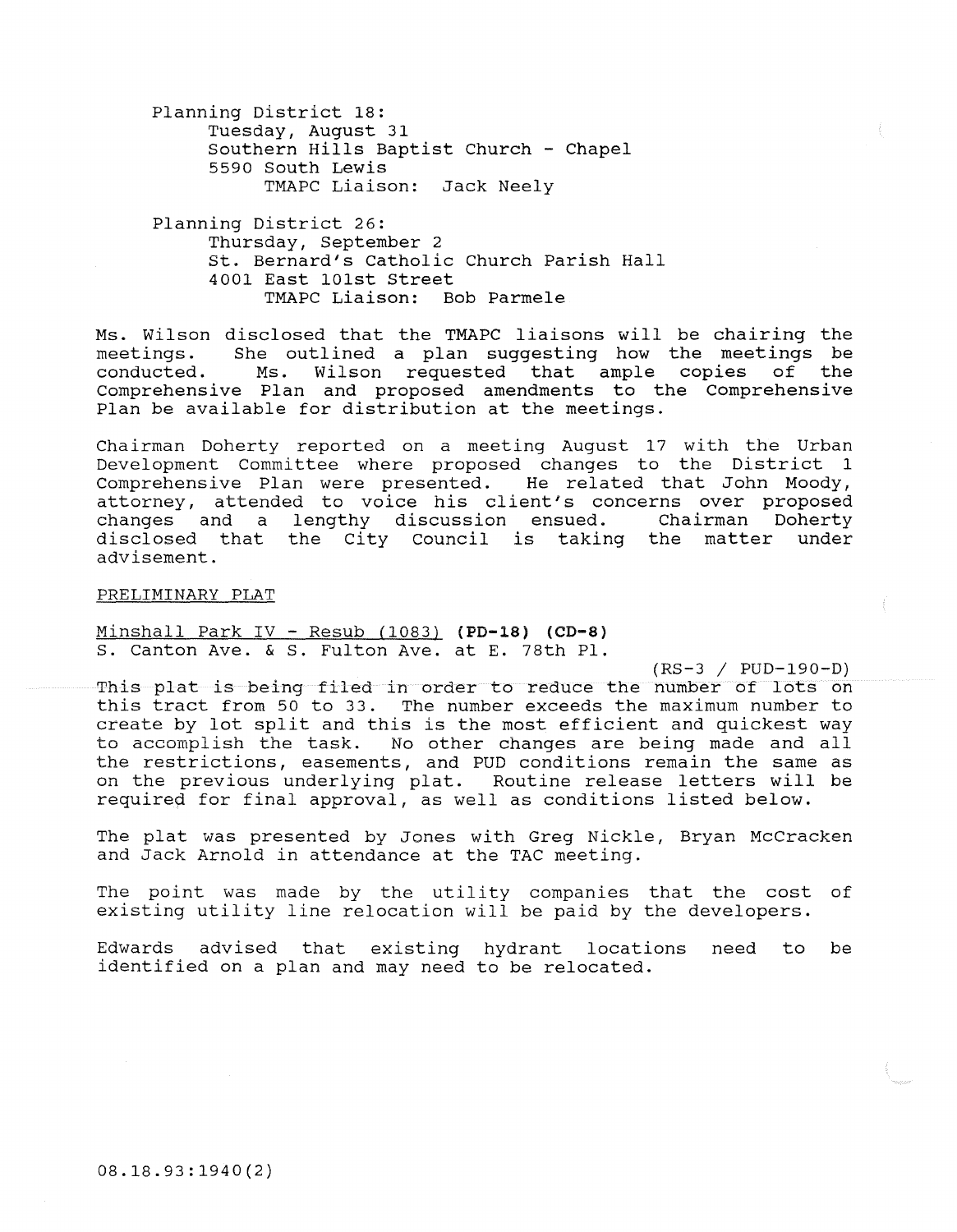On MOTION of Miller, the Technical Advisory Committee voted unanimously to recommend APPROVAL of the PRELIMINARY PLAT of MINSHALL PARK IV - A RESUBDIVISION OF LOTS 60 THROUGH 67 AND LOTS 15 THROUGH 34, BLOCK 4 AND LOTS 3 THROUGH 17 AND 20 THROUGH 25 BLOCK 6, subject to the above conditions in addition to those listed below:

- 1. Release letters.
- 2. Correct key map.
- 3. Provide certificate of dedication & certificate of survey on face of plat (see example).
- 4. All (other) Subdivision Regulations shall be met prior to release of final plat.

There were no interested parties in attendance.

# TMAPC Action; 8 members present:

On MOTION of CARNES, the TMAPC voted 8-0-0 (Broussard, Carnes, *Dick,* Doherty, Horner, Midget, Pace, Wilson "aye"; no "nays"; no "abstentions"; Ballard, Neely, Parmele, "absent") to APPROVE the Preliminary Plat of Minshall Park IV Resubdivision.

\* \* \* \* \* \* \* \* \* \* \* \*

FINAL APPROVAL AND RELEASE:

Saddlebrook (2383) (PD-26) (CD-8) East side of South Sheridan Road at East 97th Street South.

Mr. Jones advised that all releases have been received, including a separate instrument to dedicate Reserve Area "A", and Staff recommends approval.

There were no interested parties in attendance.

## TMAPC Action; 8 members present:

On MOTION of CARNES, the TMAPC voted 8-0-0 (Broussard, Carnes, Dick, Doherty, Horner, Midget, Pace, Wilson "aye"; no "nays";<br>no "abstentions": Ballard, Neely, Parmele, "absent") to "abstentions"; Ballard, Neely, Parmele, "absent") to APPROVE the Final Plat of Saddlebrook and RELEASE same as having met all conditions of approval as recommended by Staff.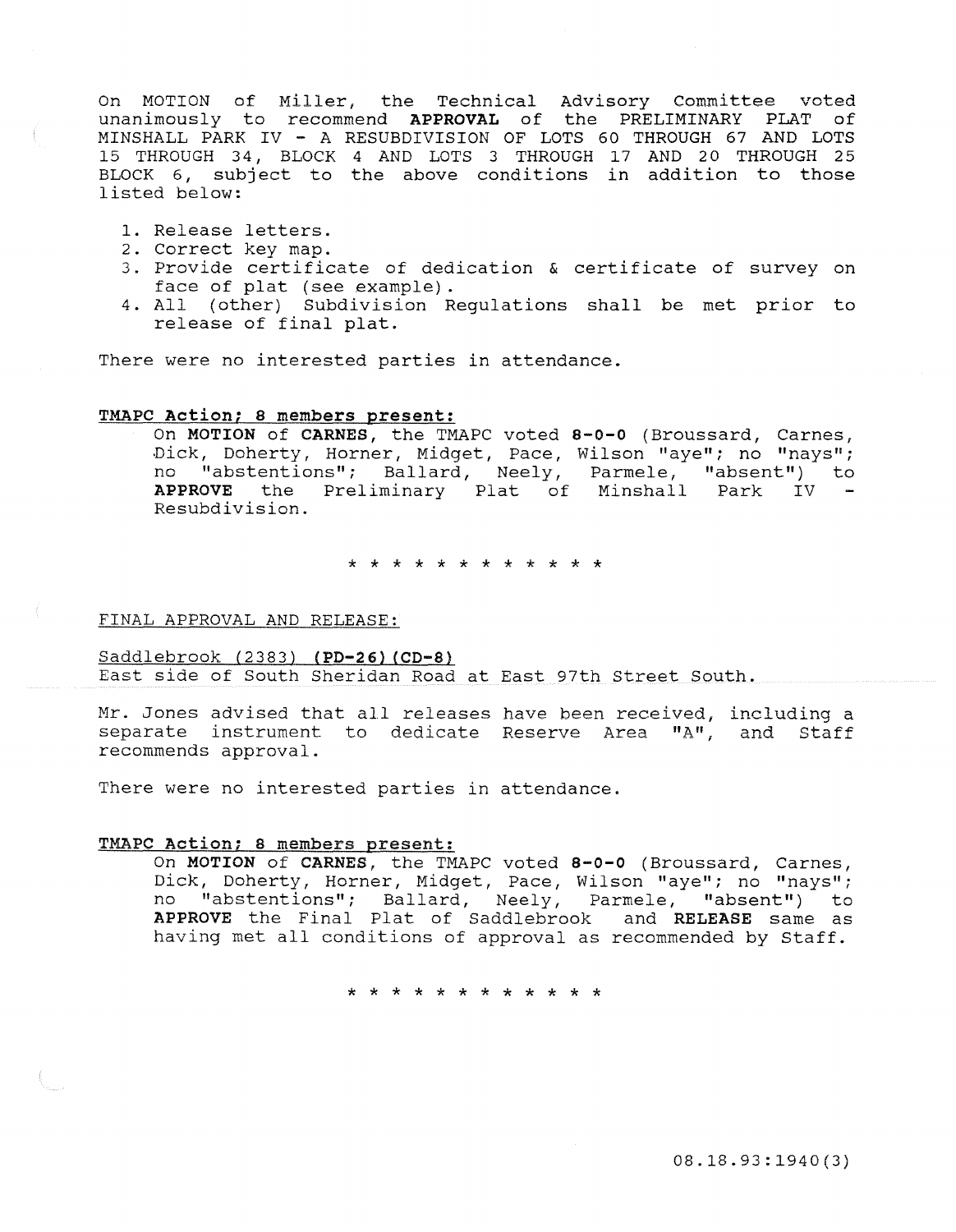Home Depot South (784) (PD-18) (CD-8) East of SE/c of East 71st Street South and South Mingo Road.

Mr. Jones advised that all releases have been received and Staff recommends approval, subject to approval of covenants by the Legal Department.

There were no interested parties in attendance.

### TMAPC Action; 8 members present:

On MOTION of CARNES, the TMAPC voted 8-o-o (Broussard, Carnes, Dick, Doherty, Horner, Midget, Pace, Wilson "aye"; no "nays"; no "abstentions"; Ballard, Neely, Parmele, "absent") to APPROVE the Final Plat of Home Depot South and RELEASE same as having met all conditions of approval as recommended by Staff.

\* \* \* \* \* \* \* \* \* \* \* \*

## WAIVER REQUEST, SECTION 213:

BOA-16404 Eastmoor Park (1193) (PD-5) (CD-S) 7301 E. 15th St. South.

The application was presented by Jones with no representative in attendance at the TAC meeting.

This application is a result of a Board of Adjustment application which will be heard on August 10, 1993 to permit a private school within the existing buildings. The Board approved church use in 1959, 1961 and 1962. The plot plan indicates a future building to be constructed south of an existing building. Since the property is presently platted and no construction is planned for the immediate future, it is recommended that the request be APPROVED, subject to the following:

- 1. Grading and/or drainage plan approval by Department of Public Works in the permit process.
- 2. Access control agreement for driveway if required by Department of Public Works (Traffic Engineering) .
- 3. Utility extensions and/or easements if needed.
- 4. Subject to any Board of Adjustment conditions or restrictions.

On MOTION of Nelson, the Technical Advisory Committee voted unanimously to recommend APPROVAL of the plat waiver subject to the conditions listed above.

There were no interested parties in attendance.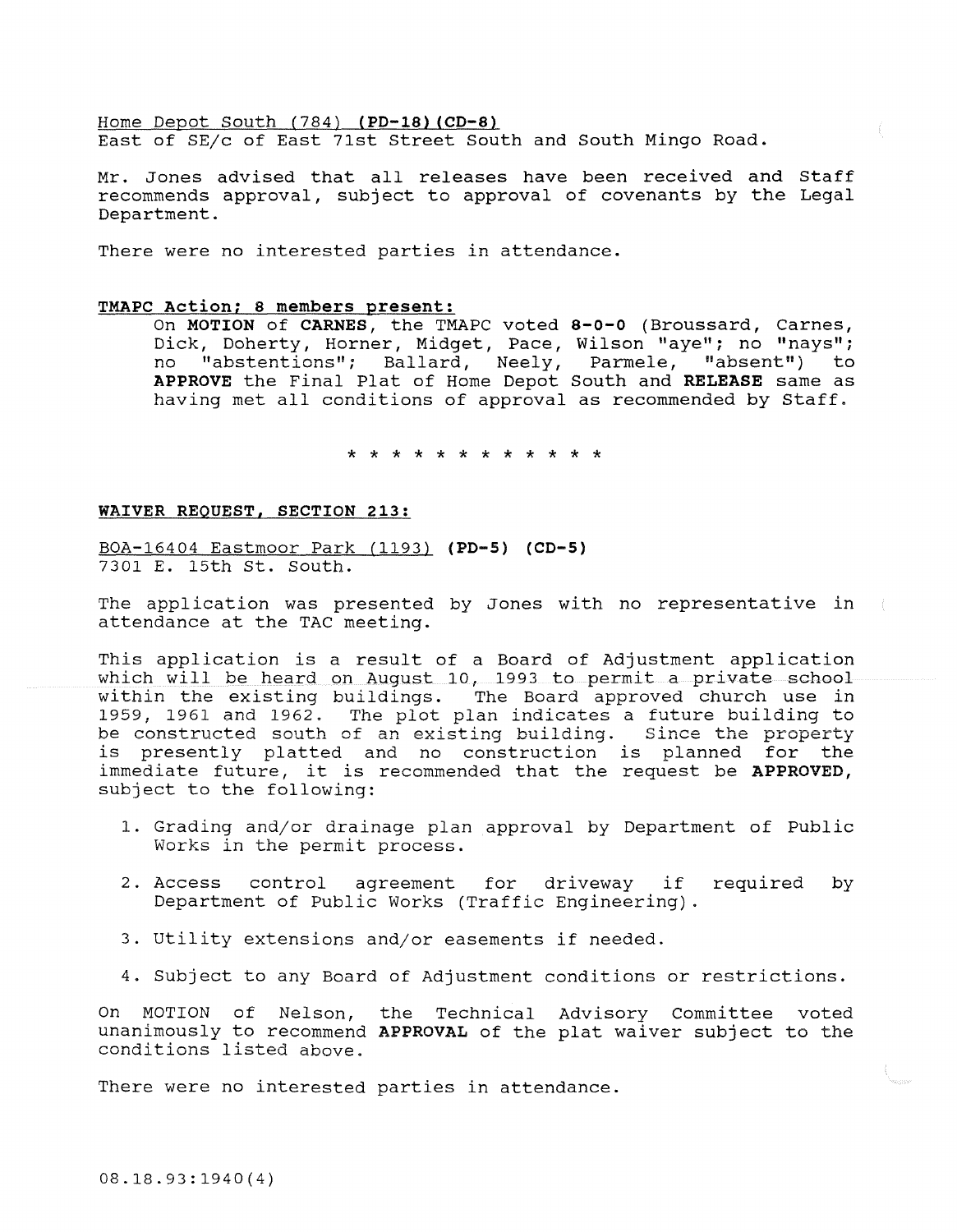# **TMAPC Action; 8 members present:**

On **MOTION of MIDGET,** the TMAPC voted **s-o-o** (Broussard, Carnes, Dick, Doherty, Horner, Midget, Pace, Wilson "aye"; no "nays"; no "abstentions"; Ballard, Neely, Parmele, "absent") to **APPROVE** the Waiver of Plat for BOA #16404, Eastmoor Park Addition, as recommended by Staff.

\* \* \* \* \* \* \* \* \* \* \* \*

BOA-164 08 (Unplatted) ( 1194) ( **PD-17) (CD-6)**  16933 E. 21st St. South.

The application was presented by Jones with Ky Nguyen in attendance at the TAC meeting.

The Board of Adjustment will consider church use on the subject tract on August 10, 1993, and if approved, the property will be subject to the platting requirements. After review of the submitted plot plan, Staff has several concerns which are listed below:

- 1. Incomplete plot plan (no outside dimensions).
- 2 . Lack of full dedication of East 21st Street South (60' required).
- 3. Lack of easements for utility service.
- 4. Overall tract size (5 acres).

s í

- 5. Lack of controlled access locations.
- 6. Lack of identified septic field location.
- 7 . Potential fire hydrant required when new building is constructed.
- 8. Additional dedication on East 21st Street South if required.

Based on these concerns, Staff is not supportive of the plat waiver and would recommend DENIAL of the application.

Silva advised that the existing septic systems would handle the proposed use, but a new system may be required when the new building is constructed.

Jones explained to the applicant the platting process and the Board of Adjustment process.

On MOTION of Silva, the Technical Advisory Committee voted unanimously to recommend **DENIAL** of the plat waiver and require the property to be platted if approved by the Board of Adjustment.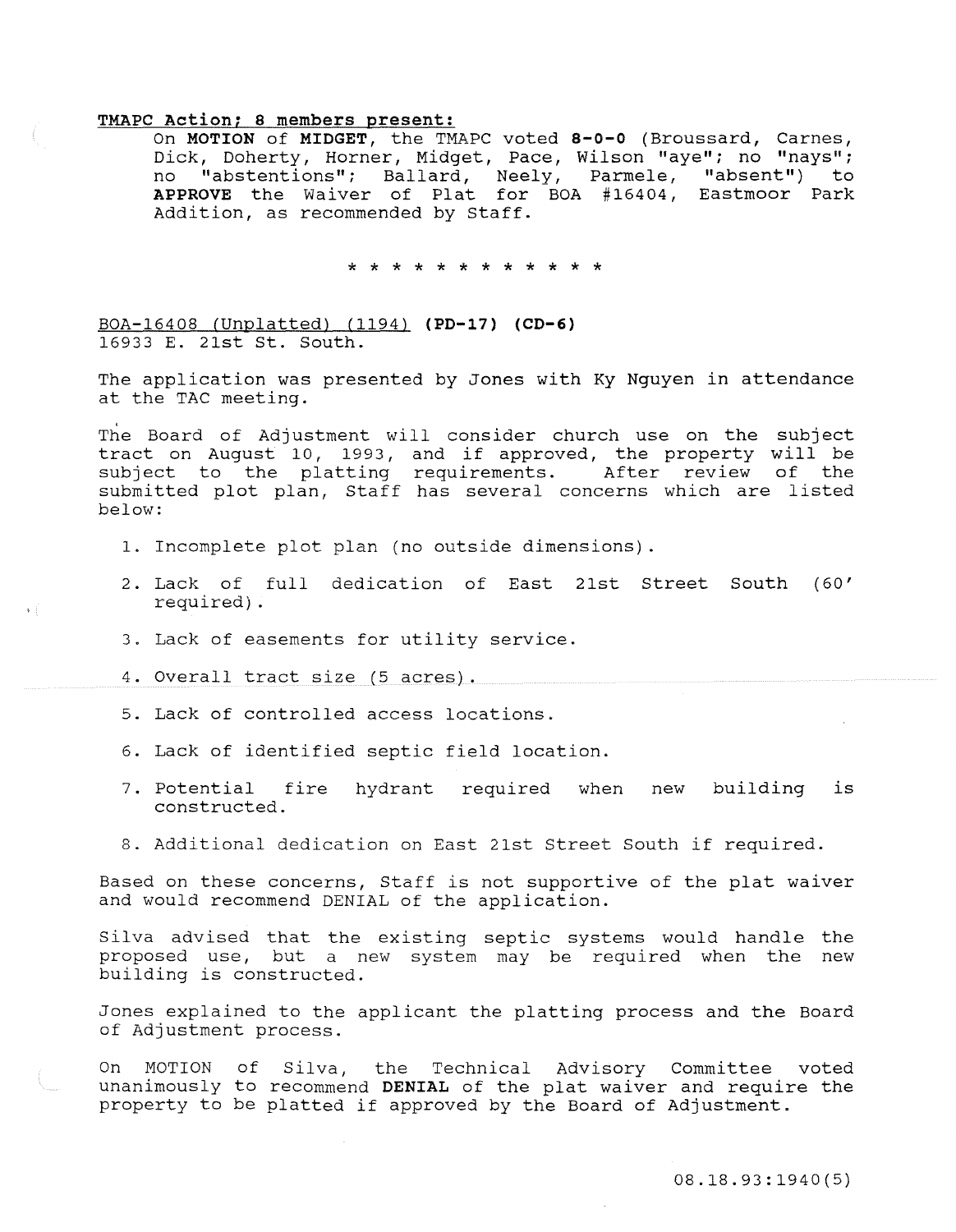There were no interested parties in attendance.

### **TMAPC Action; 8 members present:**

On **MOTION of MIDGET,** the TMAPC voted **s-o-o** (Broussard, Carnes, Dick, Doherty, Horner, Midget, Pace, Wilson "aye"; no "nays"; no "abstentions"; Ballard, Neely, Parmele, "absent") to **DENY**  the Waiver of Plat for BOA #16408 as recommended by Staff.

\* \* \* \* \* \* \* \* \* \* \* \*

Z-5689 O'Conner Park 2nd (1393) **(PD-5) (CD-5)**  2130 s. 85th E. Ave.

Jones presented the application with no representatives in attendance.

This is a request to waive the platting requirements on a 1.7 acre CS-zoned tract to permit an expansion of an existing nursing home (See plot plan). The platting requirement was waived by the TMAPC on the tract to the south which contains the existing nursing home<br>in 1989. Discussion with the Fire Department revealed a number of Discussion with the Fire Department revealed a number of concerns which should be addressed in the permit process.

Staff would recommend APPROVAL to waive the platting requirements subject to the following conditions:

- 1. Grading and/or drainage plan approval by the Department of Public Works in the permit process.
- 2. Access control agreement for East 21st Street South if<br>required by the Department of Public Works (Traffic required by the Department of Public Works (Traffic Engineering) .
- 3. Utility extensions and/or easements if needed.
- 4. Plan approval by the Fire Department in the permit process.

Jones stated the Fire Department's concerns as to the turn-around and access into the tract.

Concerns were pointed out by Cotner as to large tracts such as the subject tract not being required to plat.

Jones stated that the property would probably be further developed in the future and it may be hard to obtain necessary easements.

Considerable discussion was given to the need for platting the subject tract.

On MOTION of Cotner, the Technical Advisory Committee voted unanimously to DENY the plat waiver and require the property to be platted prior to new construction.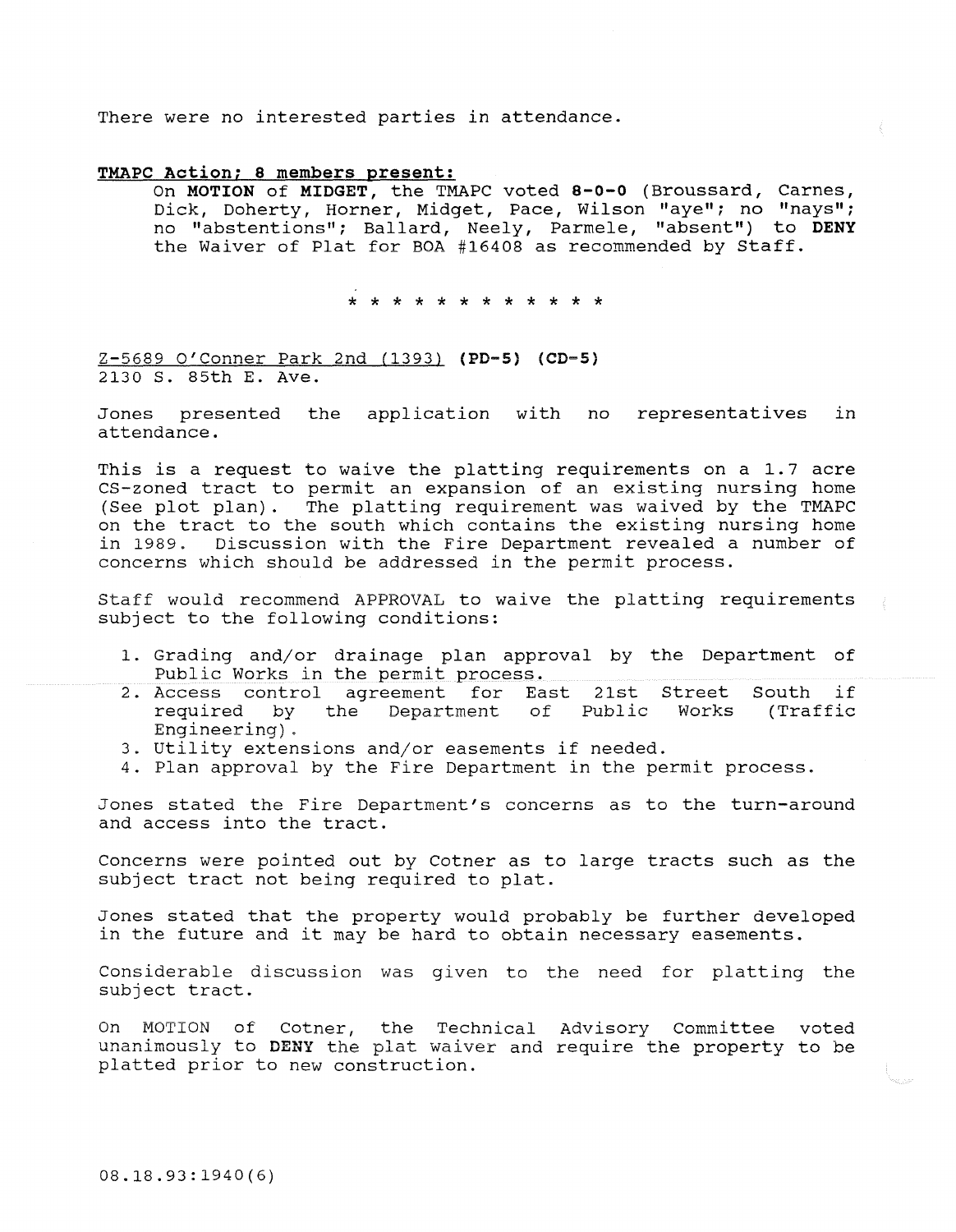Mr. Jones explained that the proposed new building will tie in with the existing building to the south. He explained that Staff did not want to waive plat on the entire tract since only the south 90' of this lot will be utilized for the expansion. Mr. Jones advised that TAC had concerns with waiving the plat on a piece of property<br>where there is uncertainty as to how it will develop. Mr. Jones where there is uncertainty as to how it will develop. informed that since the TAC meeting, the applicant hired an engineering firm and has devised a possible solution. Public Works is in agreement, as is Staff, of waiving the plat on only the south 90' of the property. Mr. Jones advised that the applicant must apply to the Board of Adjustment, so the Board of Adjustment can place any conditions and limitations that they deem necessary. He advised that Staff recommends waiving the plat on the south 90' of the subject tract with the northern portion still subject to plat.

Mr. Carnes asked Mr. Sack, applicant's engineer, why this plat needs to be waived.

Mr. Sack explained that the applicant is trying to obtain a building permit on the extension of the nursing home. He explained that the building permit will only be for the south 90', and there will be the need to process a lot split. He advised that when the applicant decides what to do with the balance of the property on<br>21st Street, then the need can be addressed. Mr. Sack advised 21st Street, then the need can be addressed. having met with Development Services, Public Works, and the Fire Marshall's Office. He explained that the Fire Marshall's concerns can be resolved during the building permit application.

Mr. Jones pointed out the precedent set by the Planning Commission having waived the plat on property immediately south, and on several other pieces surrounding the subject tract.

#### TMAPC Action; 8 members present:

On MOTION of HORNER, the TMAPC voted 8-0-0 (Broussard, Carnes, Dick, Doherty, Horner, Midget, Pace, Wilson "aye"; no "nays"; no "abstentions"; Ballard, Neely, Parmele, "absent") to APPROVE the Waiver of Plat for Z-5689 O'Conner Park 2nd Addition as recommended by Staff on only the south 90' of the property.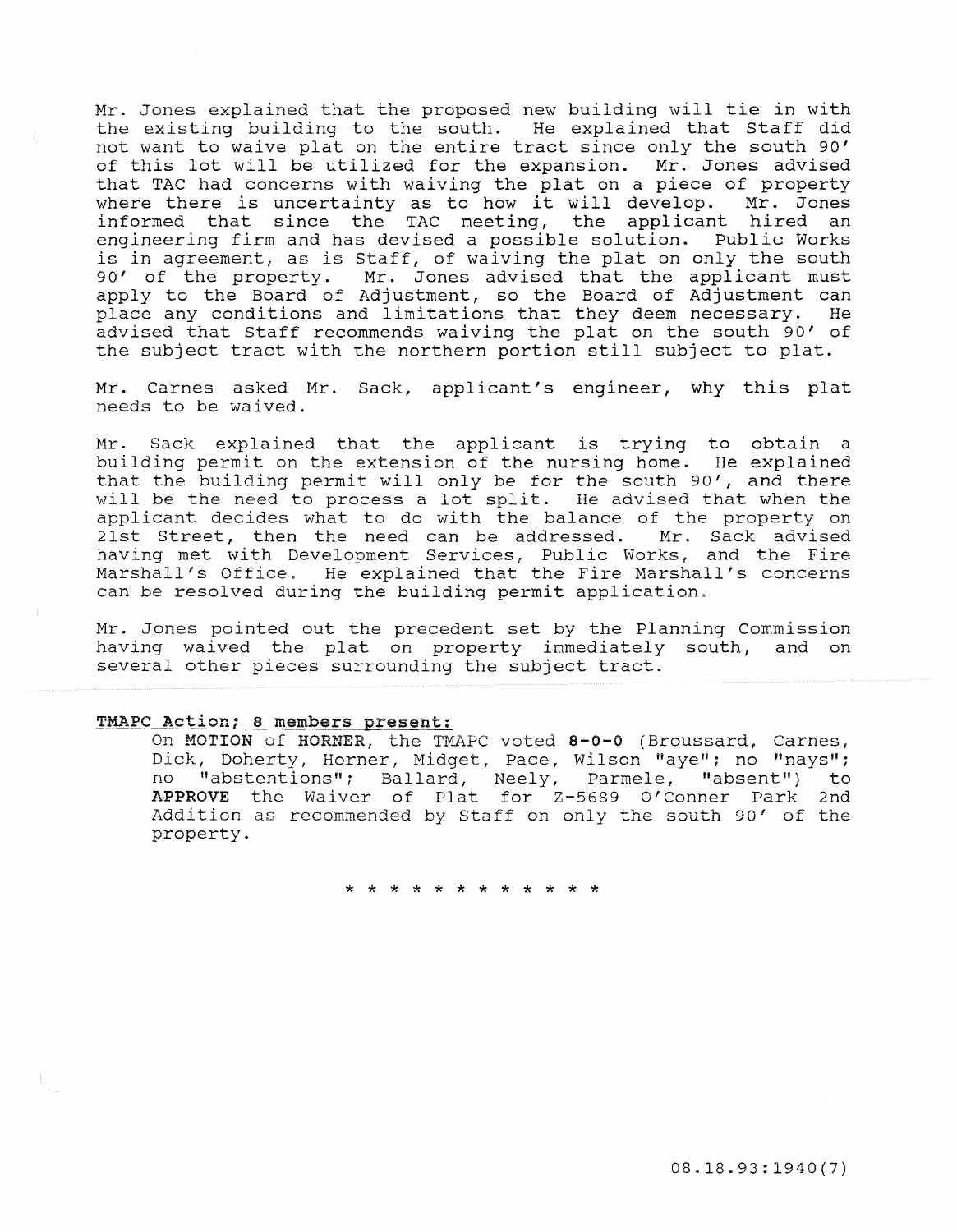| LOT-SPLITS FOR RATIFICATION OF PRIOR APPROVAL:                      |        |  |  |  |  |  |  |
|---------------------------------------------------------------------|--------|--|--|--|--|--|--|
| L-17737 (684) Langenkamp (PD-18) (CD-8)                             |        |  |  |  |  |  |  |
| 6200 block on the east side of S. 107th E. Avenue                   |        |  |  |  |  |  |  |
| L-17758 (2793) Walters (PD-6) (CD-7) 4307 S. Allegheny E. Ave. RS-3 |        |  |  |  |  |  |  |
| $L-17759$ (3113) Pressnall (PD-24) (County)                         |        |  |  |  |  |  |  |
| 1544 E. 71st Street North                                           |        |  |  |  |  |  |  |
| L-17760 (2093) Clark (PD-18) (CD-2) 9414 S. Gary                    | $RS-2$ |  |  |  |  |  |  |

#### **Staff Comments**

Mr. Jones announced that Staff has found the above-listed lotsplits to be in conformance with the lot-split requirements.

#### **TMAPC Action; 8 members present:**

On **MOTION of MIDGET,** the TMAPC voted **8-o-o** (Broussard, Carnes, Dick, Doherty, Horner, Midget, Pace, Wilson "aye"; no "nays"; no "abstentions"; Ballard, Neely, Parmele, "absent") to **RATIFY**  the above-listed lot-splits having received prior approval.

\* \* \* \* \* \* \* \* \* \* \* \*

**PUD-496:** Detail Landscape Plan - northwest corner of Pine street and Sheridan Road.

### Staff Comments

The applicant's landscape plan for a Walgreen's store generally agrees with the landscaping scheme shown on the concept plan submitted as part of the original PUD in October of 1992. Trees in the plan are primarily placed on the west and north sides of the development across the street from single~family residential. There are 12 trees proposed in this area, of which 4 are existing trees of 12" caliper or greater. There are 6 ornamental trees on<br>the Sheridan and Pine frontages. The existing trees would count the Sheridan and Pine frontages. double according to the draft ordinance. That would mean the plan<br>is credited with providing 22 total trees. The draft landscape is credited with providing 22 total trees. ordinance would require a total of 26 trees. Since this PUD was<br>approved without a condition requiring compliance with the without a condition requiring compliance with the landscape ordinance, Staff's opinion is that the proposed plan meets the intent of the PUD and is close to meeting the<br>requirements of the landscape ordinance. Therefore, Staff requirements of the landscape ordinance. Therefore, recommends **APPROVAL** of Detail Landscape Plan for PUD-496.

### TMAPC Comments

Mr. Carnes questioned why Staff would approve the landscape plan when the application is four trees short of compliance.

Mr. Stump explained that emphasis was placed on planting trees on the north and west side of the development where residential areas face the structure. He pointed out that some of the larger existing trees are being preserved and a brick wall is being constructed to screen commercial from the residential area. Mr.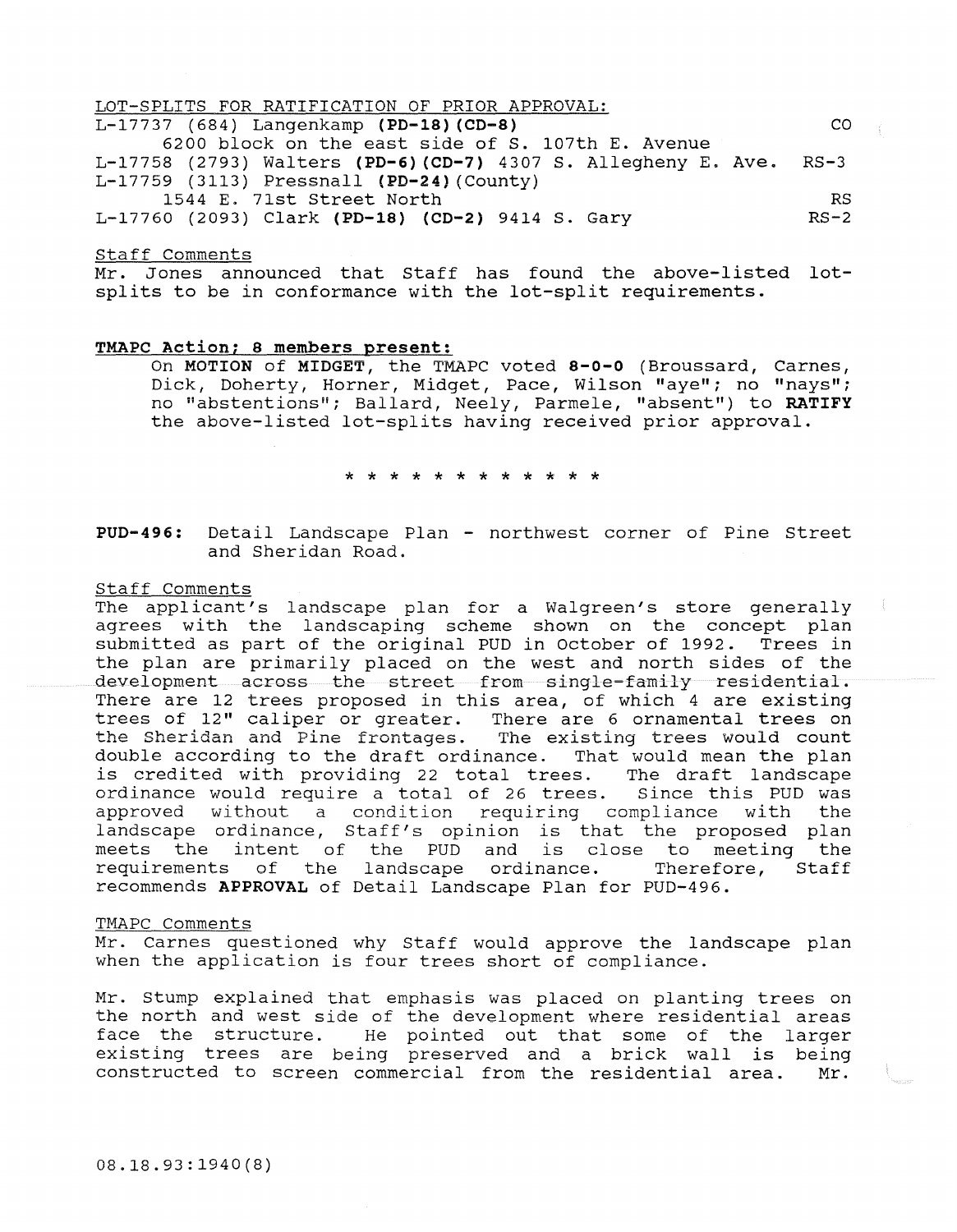Stump also noted that this property is surrounded by four street yards, and therefore, there is an increased requirement on it.

Chairman Doherty declared that this is a classic example of what the Planning Commission was attempting to address with the alternative compliance provision and where the strict application of the code was onerous, but there are alternative means of resolution.

Mr. Gardner declared that, in this case, the trees make a better buffer between residential areas. He noted the emphasis is on how to landscape and beautify the north and west boundaries since residential areas front these boundaries, which is the reason for the majority of the trees being planted on these boundaries.

## TMAPC Action; 8 members present:

On MOTION of HORNER, the TMAPC voted 8-0-0 (Broussard, Carnes, Dick, Doherty, Horner, Midget, Pace, Wilson "aye"; no "nays"; no "abstentions"; Ballard, Neely, Parmele, "absent") to APPROVE PUD 496 Detail Landscape Plan as recommended by Staff.

\* \* \* \* \* \* \* \* \* \* \* \*

**PUD-452-1:** Minor Amendment - southwest corner of Delaware Avenue and 55th street South.

### Staff Recommendation

The applicant is requesting a reduction of the required rear yard from 10' to 0' for lots on the west side of the existing creek when their rear yard abuts the common area containing the creek. There are five dwelling units allocated to the PUD which have not been<br>developed. It is anticipated that these units will be placed on It is anticipated that these units will be placed on lots on the west side of the creek facing west. Since the common area for the creek ranges from 70' to 40' wide in this area, Staff has no objection to using this area as the rear yard for these dwellings. Therefore, Staff recommends APPROVAL of PUD-452-1 as requested.

#### TMAPC Comments

Chairman Doherty pointed out that these homes do not back up to other houses.

## TMAPC Action; 8 members present:

On MOTION of DICK, the TMAPC voted 8-0-0 (Broussard, Carnes, Dick, Doherty, Horner, Midget, Pace, Wilson "aye"; no "nays"; no "abstentions"; Ballard, Neely, Parmele, "absent") to APPROVE PUD 452-1 Minor Amendment as recommended by Staff.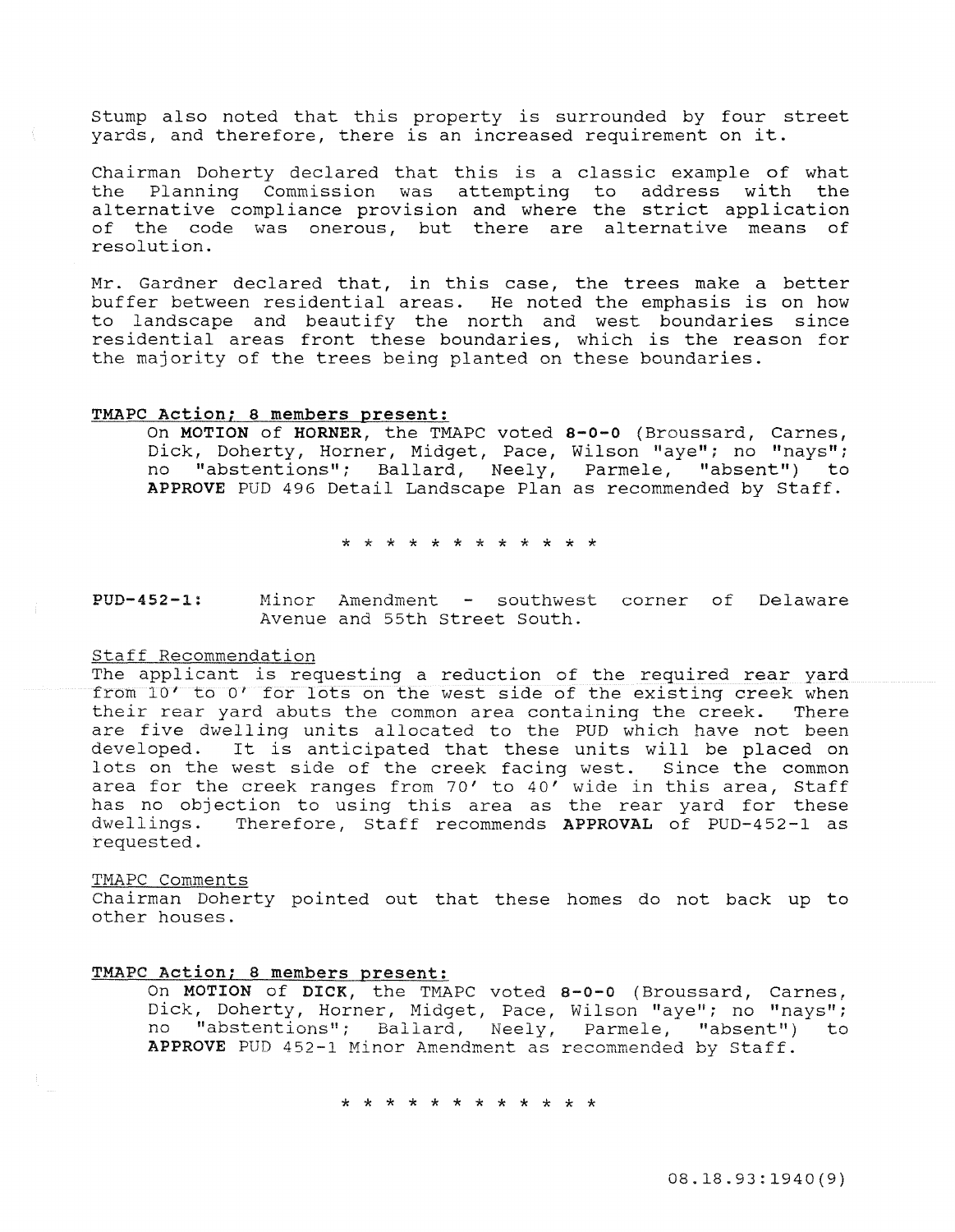PUD-405-7: Minor Amendment - Tract A of Lot 2, Block 4, 9100 Memorial - south of the southwest corner of Memorial Drive and 93rd Street South.

The applicant is proposing to impose a 15' building setback from the north boundary of Tract A in Lot 2, Block 4, 9100 Memorial. Staff has no objection to the new restriction and recommends APPROVAL.

#### TMAPC Comments

There was discussion as to why the additional 15' setback is being required.

### TMAPC Action; 8 members present:

On MOTION of CARNES, the TMAPC voted 8-0-0 (Broussard, Carnes, Dick, Doherty, Horner, Midget, Pace, Wilson "aye"; no "nays"; no "abstentions"; Ballard, Neely, Parmele, "absent") to APPROVE PUD 405-7 Minor Amendment as recommended by Staff.

\* \* \* \* \* \* \* \* \* \* \* \*

PUD-179-C: Detail Sign Plan - north of the northeast corner of Memorial Drive and 73rd Street South.

Tne applicant is proposing a new ground sign for Mathis Brothers Furniture on the north and south sides of an existing concrete structure. The new sign complies with the PUD conditions; therefore, Staff recommends APPROVAL of the Detail Sign Plan.

## TMAPC Action; 8 members present:

On MOTION of HORNER, the TMAPC voted 8-0-0 (Broussard, Carnes, Dick, Doherty, Horner, Midget, Pace, Wilson "aye"; no "nays"; no "abstentions"; Ballard, Neely, Parmele, "absent") to APPROVE PUD 179-C Detail Sign Plan as recommended by Staff.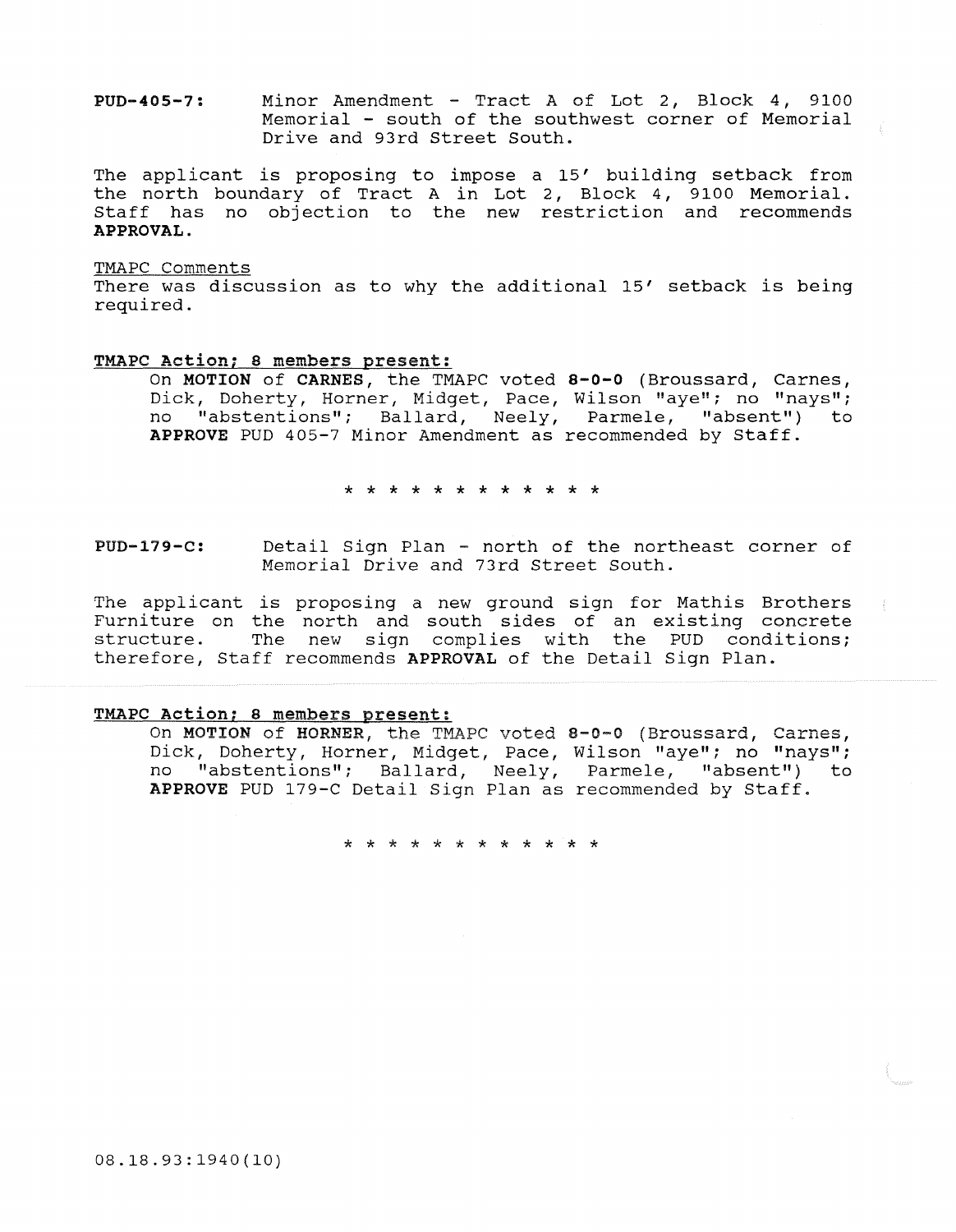PUD-369-3: Minor Amendment - 8908 East 95th Place, Lot 18, Block 2, Cedar Ridge Park III

#### Staff Comments

The applicant is requesting a reduction in the required rear yard from  $20'$  to  $12'6''$  to construct an addition to the house. The lot is no different in depth or shape from all the other 17 lots on the block face, and the rear of this lot abuts the rear of a row of single-family lots. All these lots are required to have a 20' rear<br>vard. Staff can find nothing unique or unusual about this lot Staff can find nothing unique or unusual about this lot which would create a hardship not shared by others in this PUD. Therefore, Staff recommends **DENIAL** of PUD-369-3.

#### AND

## PUD-369-4: Minor Amendment - 8903 East 96th Place, Lot 20, Block 2, Cedar Ridge Park III

## Staff Comments

The applicant is requesting a reduction in the required rear yard from  $20'$  to  $15'6''$  to construct an addition to the house. The lot is no different in depth or shape from all the other 17 lots on the block face, and the rear of this lot abuts the rear of a row of single-family lots. All these lots are required to have a 20' rear yard. Staff can find nothing unique or unusual about this lot which would create a hardship not shared by others in this PUD. Therefore, Staff recommends DENIAL of PUD-369-4.

#### TMAPC Comments

Chairman Doherty asked if the required rear yard is below underlying zoning standards in the PUD.

Mr. Stump advised that the required rear yard is the same as the underlying zoning (RS-3) standard.

# Applicant's Comments

### David Gibson

Mr. Gibson informed that the request is to seek relief for patio covers, which have already been constructed. He advised that patio covers were added at the buyers' request before occupancy. Mr. Gibson advised that this is a common practice and city inspectors have only recently begun citing builders for this upon final inspection. He noted the patio covers were not shown on the plot plan used to apply for a building permit.

## TMAPC Comments

Mr. Carnes moved approval of PUD 369-3 and PUD 369-4. Mr. Midget seconded the motion for discussion purposes.

Mr. Midget asked if there were similar structures in the area.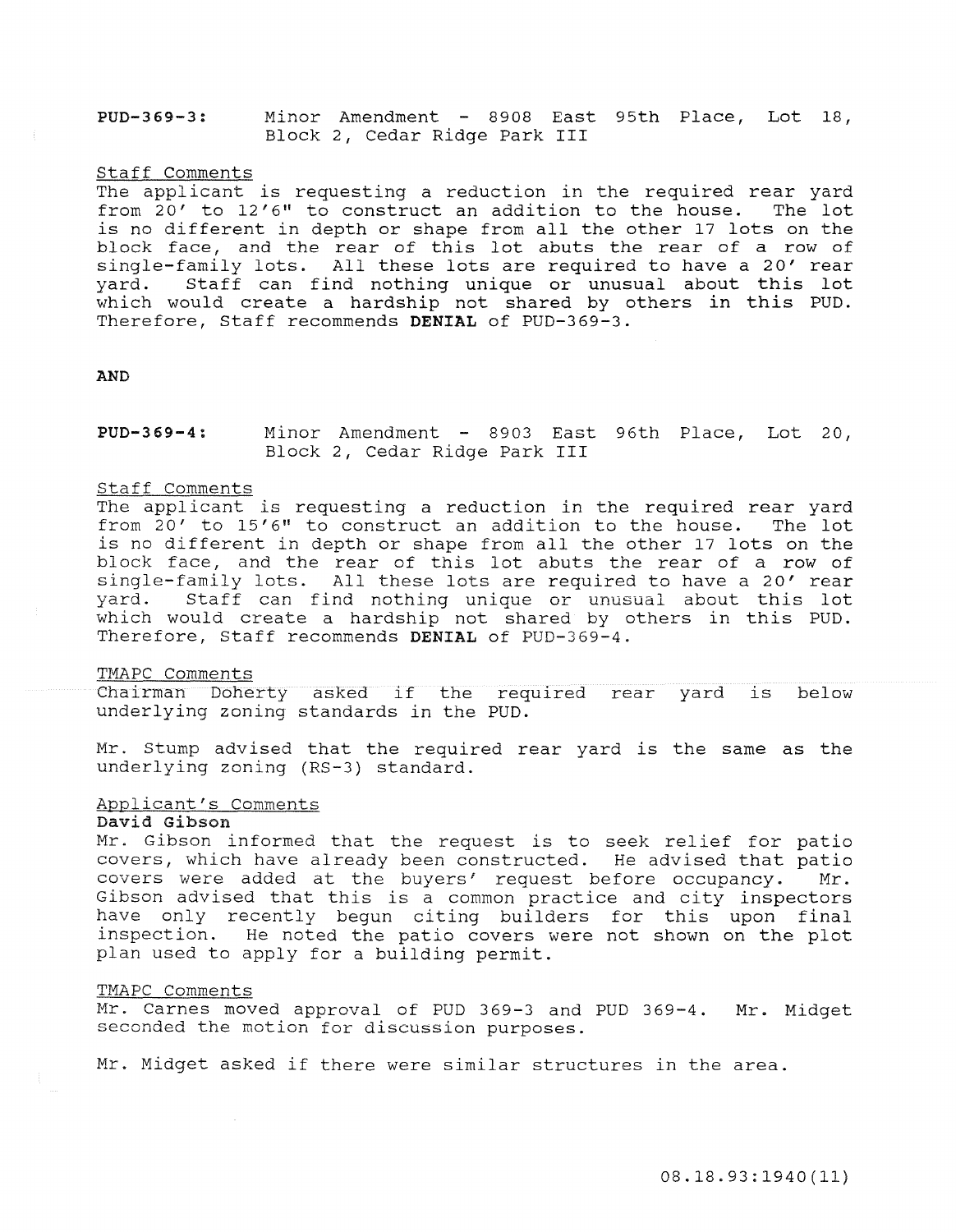Mr. Stump advised that an aerial photograph from March, 1993 does not reveal any such structures in this area.

Discussion ensued as to the portion of patio cover which would have to be removed for the structure to be in compliance.

Mr. Carnes asked if the patio cover is of the same roof material that is on the structure.

In response to questions from the Planning Commission, Mr. Gibson acknowledged that the patio cover was constructed during framing of the house and is part of the structure of the roof.

Mr. Carnes then withdrew his motion.

Mr. Gardner noted that the building permit issued did not allow for the patio cover.

Concern was expressed among the Planning Commission that at a later date the owner may decide to enclose the patio and convert it into a room.

It was determined that the builder was listed as the owner of an abutting property according to property records and notice was not given to the current abutting property owner.

Mr. Gardner informed that when the Board of Adjustment approves a matter similar to this, they require that at no time in the future can the patio have sides added to it.

Since the applicant has buyers for these properties, Mr. Carnes made a motion for approval of PUD 369-3 and PUD 369-4 with the condition that the patio can never be enclosed in any fashion. This was seconded by Commissioner Dick.

Mr. Stump advised that notice may be flawed since the current property owner immediately to the rear of the subject property did<br>not receive notice. The applicant was the owner of record, The applicant was the owner of record, according to courthouse records, when notice was initially mailed.

With the information of possible defective notice, Mr. Carnes withdrew his motion.

Chairman Doherty urged all Planning Commissioners to field check the property.

### **TMAPC Action; 8 members present:**

On **MOTION of MIDGET,** the TMAPC voted **8-0-0** (Broussard, Carnes, Dick, Doherty, Horner, Midget, Pace, Wilson "aye"; no "nays"; no "abstentions"; Ballard, Neely, Parmele, "absent") to CONTINUE PUD 369-3 and PUD 369-4 to September 1, 1993.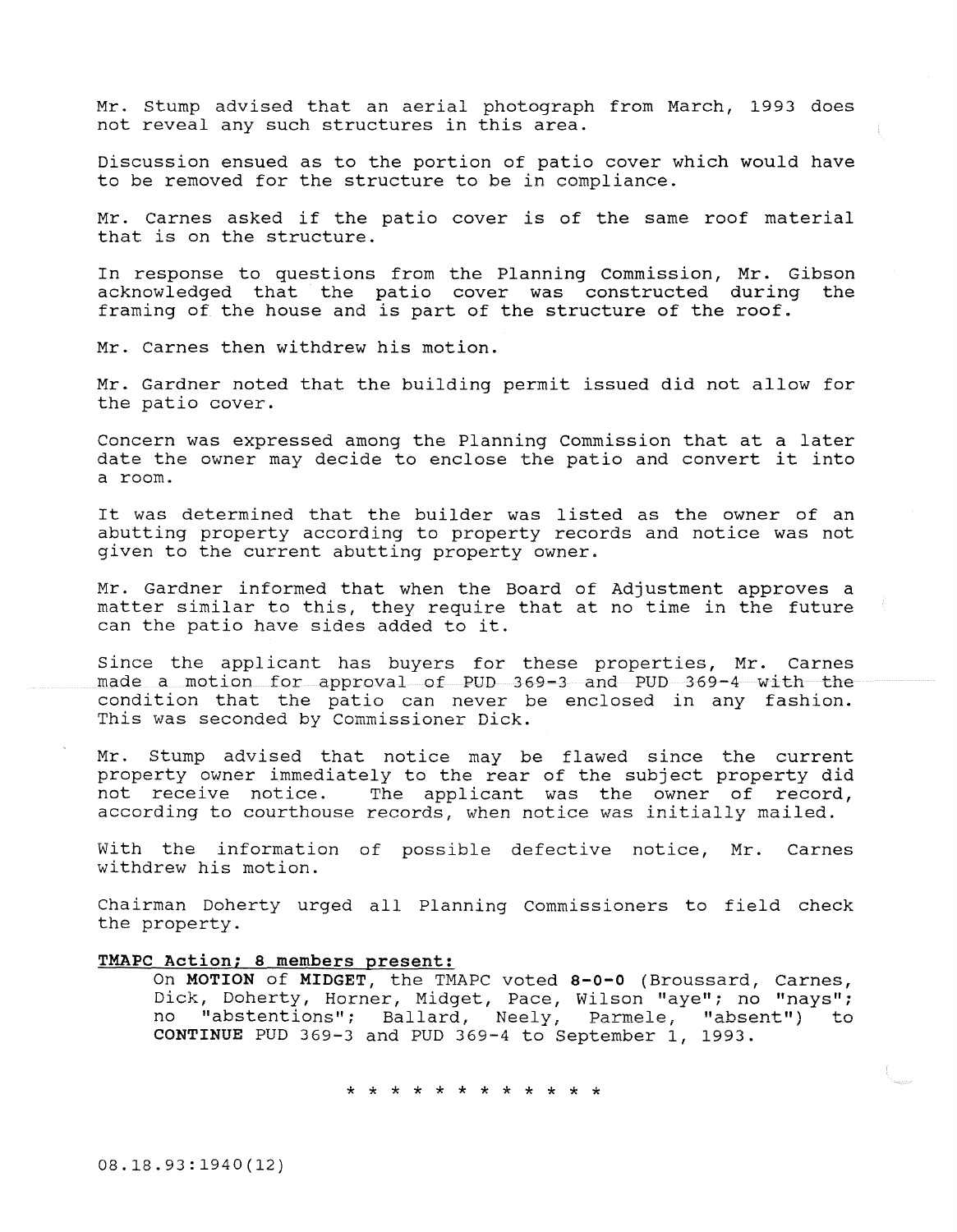There being no further business, the Chairman declared the meeting adjourned at 2:25 p.m.

Date Approved: حمدا Chairman

ATTEST:

 $\ell$ hi Secretar  $\setminus$